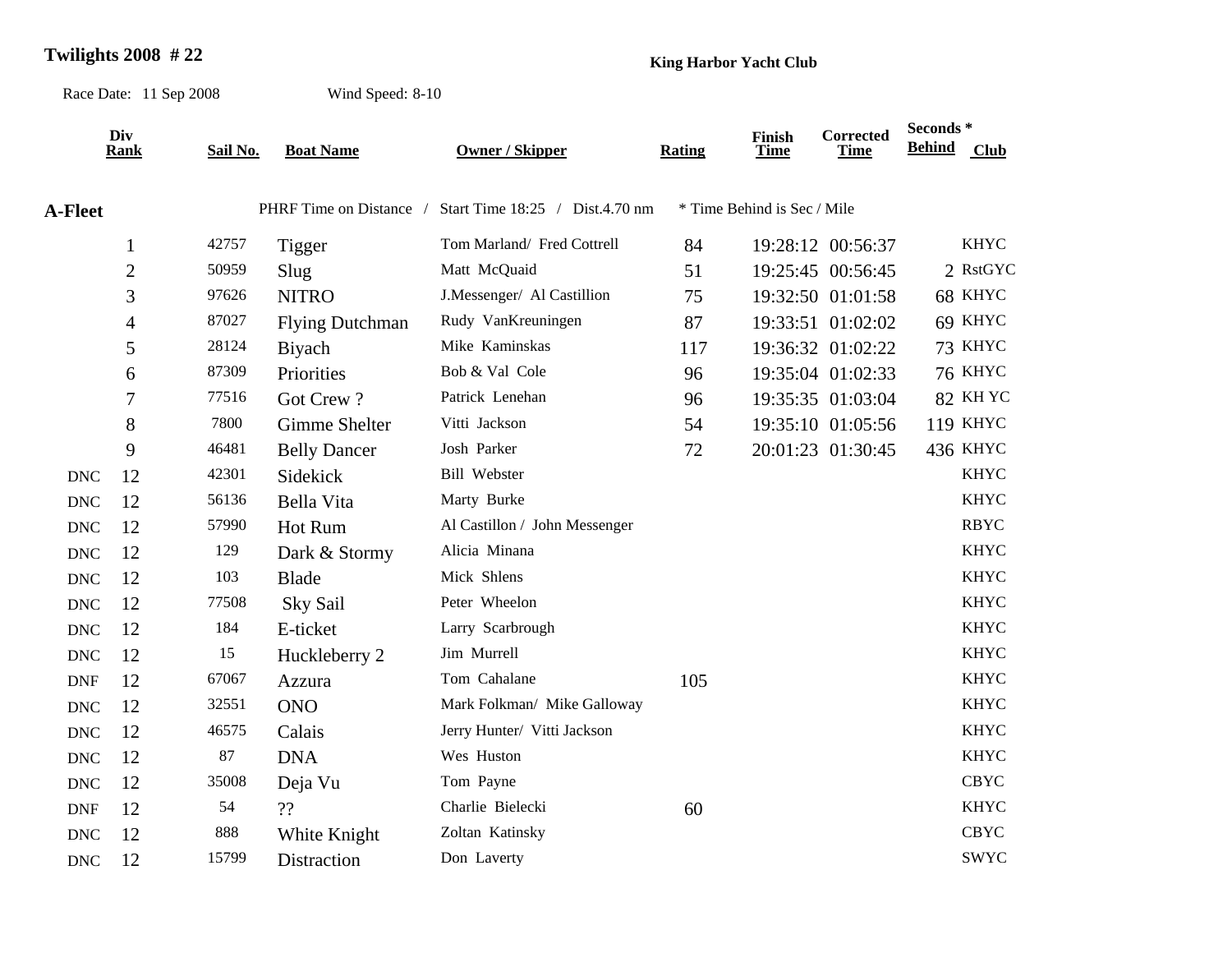| <b>DNC</b>     | 12           | 46916 | <b>DNA</b>              | Wes Huston                      |     |                             | <b>KHYC</b>     |
|----------------|--------------|-------|-------------------------|---------------------------------|-----|-----------------------------|-----------------|
| <b>DNC</b>     | 12           | 46916 | DNA                     | Alicia Minana                   |     |                             | <b>KHYC</b>     |
| <b>B-Fleet</b> |              |       | PHRF Time on Distance / | Start Time 18:30 / Dist.4.10 nm |     | * Time Behind is Sec / Mile |                 |
|                | $\mathbf{1}$ | 27871 | Primera                 | Mark Johnston                   | 147 | 19:34:24 00:54:21           | <b>KHYC</b>     |
|                | $\mathbf{2}$ | 56211 | No Way!                 | Don Souther                     | 177 | 19:40:35 00:58:29           | 60 KHYC         |
|                | 3            | 33815 | Impulsive               | John Ellingwood                 | 153 | 19:40:00 00:59:33           | <b>76 RBYC</b>  |
|                | 4            | 97825 | Jedna                   | Garrison Frost                  | 222 | 19:49:48 01:04:38           | 150 RBYC        |
|                | 5            | 57935 | Proper Lady - NS        | Bob Cash                        | 204 | 19:49:39 01:05:43           | <b>166 KHYC</b> |
| <b>DNC</b>     | 7            | 97668 | Second Wind - NS        | Jerry Vellutini                 |     |                             | <b>KHYC</b>     |
| <b>DNC</b>     | 7            | 77399 | Motor City - NS         | Udo Kolter                      |     |                             | <b>KHYC</b>     |
| <b>DNC</b>     | 7            | 17495 | Calente - ns            | Team Caliente                   |     |                             | <b>KHYC</b>     |
| <b>DNC</b>     | 7            | 37764 | Nina                    | Rafael Fernandez                |     |                             | <b>KHYC</b>     |
| <b>DNC</b>     | 7            | 46470 | <b>BYOB</b>             | Wilfred Poiesz                  |     |                             | <b>KHYC</b>     |
| <b>DNC</b>     | 7            | 97321 | <b>Bad Wolf</b>         | Len Abbeduto                    |     |                             | <b>KHYC</b>     |
| <b>DNC</b>     | 7            | 87623 | New Channels            | Andrew Thomas                   |     |                             | <b>KHYC</b>     |
| <b>DNC</b>     | 7            | 56782 | Midnight Run            | John Dean                       |     |                             |                 |
| <b>DNC</b>     | 7            | 97668 | Second Wind             | Jerry Vellutini                 |     |                             | <b>KHYC</b>     |
| <b>DNC</b>     | 7            | 3375  | Chowder                 | Max James                       |     |                             | <b>KHYC</b>     |
| <b>DNC</b>     | 7            | 97947 | <b>Blue Boat</b>        | David Doeh/ Doug Laurin         |     |                             | <b>KHYC</b>     |
| <b>DNC</b>     | 7            | 46522 | Pau Hana                | Stephanoff/ Zambriski           |     |                             | <b>KHYC</b>     |
| <b>DNF</b>     | 7            | 17736 | Got Wind                | John Dustin                     | 222 |                             |                 |
| $Cal-20$       |              |       | One Design              |                                 |     |                             |                 |
|                | $\mathbf{1}$ | 606   | Hustler                 | Kurt Mayo                       |     |                             | <b>KHYC</b>     |
|                | $\mathbf{2}$ | 15    | Brew Ha Ha              | Chuck Bricker                   |     |                             | <b>KHYC</b>     |
|                | 3            | 2     | Poco Loco               | Terry Taughner                  |     |                             | <b>KHYC</b>     |
|                | 4            | 714   | Ob-knox-ious            | Brad Knox                       |     |                             | <b>KHYC</b>     |
|                | 5            | 364   | <b>Wave Dancer</b>      | Bob White                       |     |                             | <b>KHYC</b>     |
|                | 6            | 50    | fifty/fifty             | Bud Legg                        |     |                             | LAYC            |
|                | 7            | 35    | Fish                    | Todd Pond                       |     |                             | 2222            |
|                | 8            | 358   | <b>Escape Force</b>     | Barry Hamilton                  |     |                             | <b>KHYC</b>     |